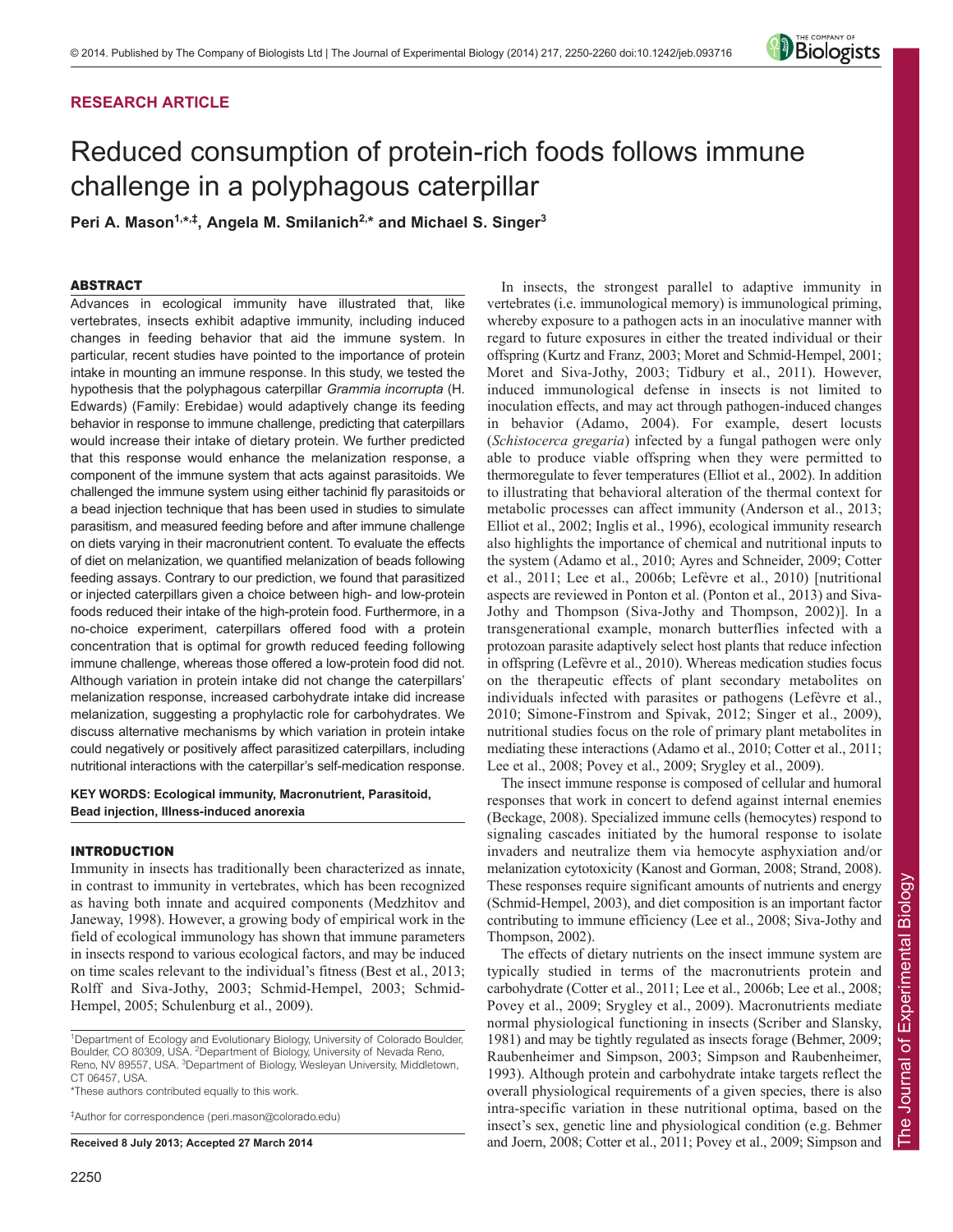Raubenheimer, 1993). Some physiological functions, including processes involved in insect immunity, may be more protein or carbohydrate intensive than others (Cotter et al., 2011; Lee et al., 2006b; Povey et al., 2009; Srygley et al., 2009). When this is the case, plasticity in macronutrient regulation may facilitate enhancement of the immune response (Lee et al., 2006a; Povey et al., 2009). For example, in a study in which the generalist caterpillar *Spodoptera littoralis* was exposed to a nucleopolyhedrovirus, individuals fed diets with high protein to carbohydrate ratios were shown to have both increased resistance to the pathogen and stronger constitutive immune function compared with individuals fed carbohydrate-biased diets. This led to the conclusion that protein costs of resistance were greater than energy costs (Lee et al., 2006b). Caterpillars that were allowed to self-regulate their macronutrient intake made the adaptive dietary change, consuming a greater ratio of protein to carbohydrate than controls (Lee et al., 2006b).

Although Lee and colleagues used a generalist insect herbivore in their study, the variation in chemical and nutritional attributes that can exist within plant populations, and even individuals (Karban and Baldwin, 1997; Mattson, 1980), suggests that the adaptive regulation of macronutrients to enhance immunity is available even to monophagous or oligophagous species. However, the plausibility of this adaptive strategy would seem to depend on the variation in food attributes encountered by individuals in their environments. If so, grazing herbivores would be positioned particularly well to capitalize on both intra- and inter-specific plant variation (Lee et al., 2006a; Lee et al., 2003; Raubenheimer and Simpson, 1999; Raubenheimer and Simpson, 2003).

In this study, we tested the hypothesis that herbivores adaptively alter macronutrient intake in response to immune challenge, predicting that the altered diet increases melanization of hemocytes, a component of the insect immune system that acts against parasitoids (Lavine and Strand, 2002; Strand, 2008). We tested this hypothesis in the grazing caterpillar *Grammia incorrupta* (H. Edwards) [formerly *G. geneura* (Strecker)] (Family: Erebidae). When infected with the larvae of tachinid flies, the species selfmedicates using pyrrolizidine alkaloids found in some host-plant species (Bernays and Singer, 2005; Singer et al., 2009). However, this defensive strategy is costly: ingesting large quantities of pyrrolizidine alkaloids in the absence of parasitism can result in mortality (Singer et al., 2009). The observation that self-medication occurred during the late stage of parasitoid infection led to the hypothesis that during the early stage, caterpillars alter their nutritional intake to bolster the immune system, and that selfmedication behavior ensues if this relatively low cost, first line of defense fails (Smilanich et al., 2011a).

The particular questions addressed in this study are (a) whether there is a change in relative intake of protein and carbohydrate following immune challenge in *G. incorrupta*, and (b) whether that change affects the caterpillars' melanization response. Based on results showing the importance of dietary protein in mounting an immune response in general (Lee et al., 2006b; Lee et al., 2008; Povey et al., 2009), and the melanization response in particular (Lee et al., 2006b), we designed experiments to address the specific prediction that immune-challenged caterpillars would increase the proportion of protein in the diet. In the first experiment, we compared macronutrient regulation in individuals that were challenged by injection with Sephadex beads (Lavine and Beckage, 1996) with that of individuals that were parasitized by tachinid flies. This experiment is unusual in using both bead injection and live endoparasites as immune challenges to test behavioral predictions. It thus provided a rare comparative test of the effects of parasitism and bead injection, a presumed surrogate of parasitism used in many other studies. In the second experiment, we allowed caterpillars to self-regulate their intake of macronutrients before and after bead injection, predicting that bead-injected caterpillars would choose a more protein-biased diet. In the third experiment, we offered caterpillars either a diet with a protein concentration that is optimal for growth or a low-protein diet, prior to and subsequent to bead injection, anticipating that caterpillars fed the low-protein diet would ingest a greater amount of food in order to answer the protein demands of the immune response.

# RESULTS

# Parasitism/injection experiment

The feeding behavior of immune-challenged caterpillars differed significantly from that of controls for the 2 days following immune challenge. There was a significant treatment effect on the total amount of food eaten on each day following parasitism or injection (ANCOVA day 1: *F*2,79=9.45, *P*=0.0002; day 2: *F*2,74=9.94, *P*=0.0001). The Tukey test shows that feeding was reduced in both injected and parasitized individuals compared with controls (Fig. 1). Contrary to our prediction, reductions in food consumption were principally due to reductions in intake of the high-protein food. In



**Fig. 1. Amount of high-protein and low-protein foods consumed by caterpillars for the 2 days following the immune challenge in the parasitism/injection experiment.** Least square means were derived from the repeated measures ANCOVA, detailed in supplementary material Table S1. Letters above bars correspond to Tukey tests performed on total amount of food (italics), amount of high-protein food (uppercase) and amount of low-protein food (lowercase) eaten. Letters are absent above individual bars in day 1 data because amounts of individual foods did not differ significantly across treatments. Columns or pairs of columns not sharing a letter of the same case or style are statistically distinct. Error bars show standard errors, and numbers at the base of columns indicate sample size.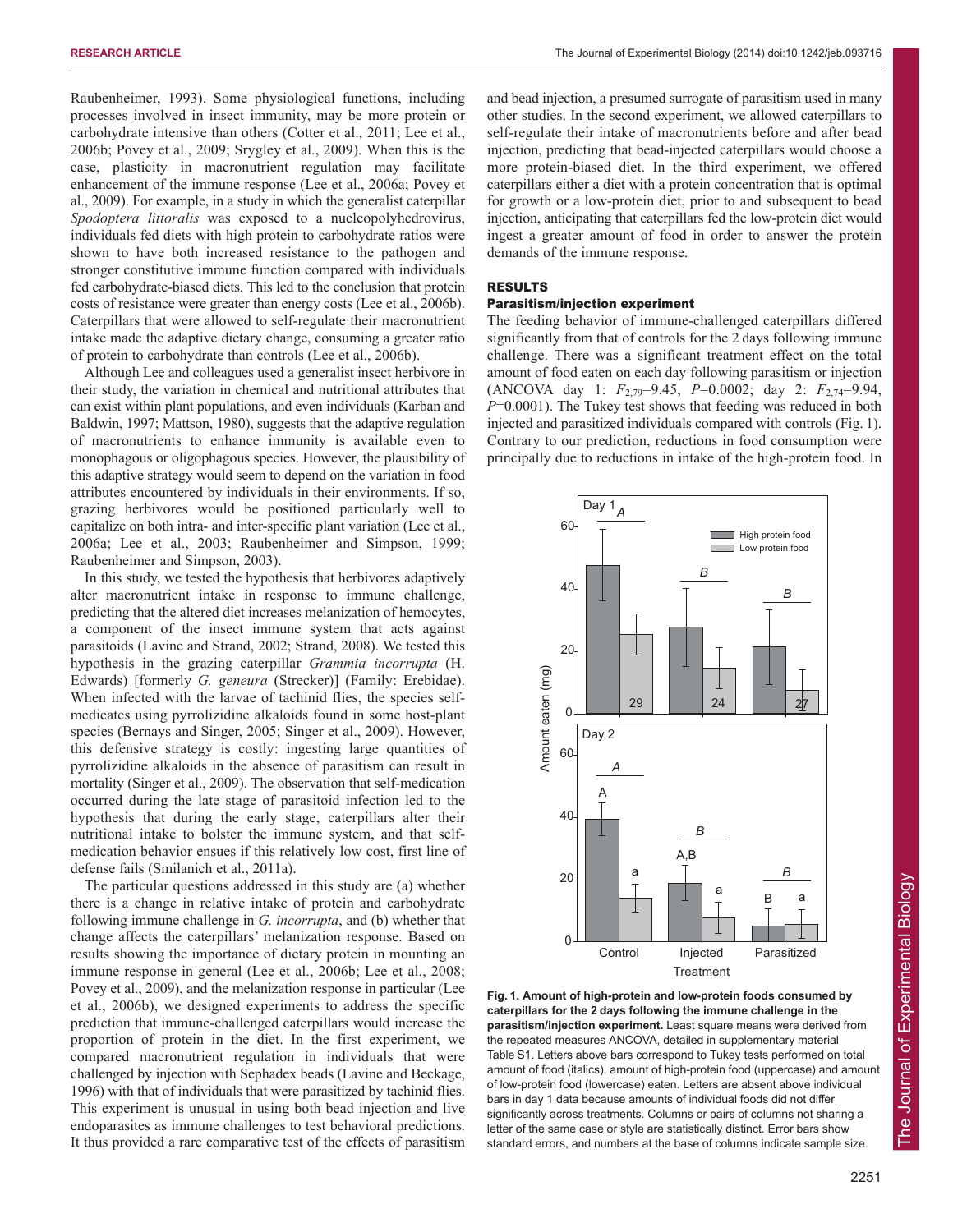particular, parasitized individuals ate significantly less of the highprotein diet than controls, a difference that was highly significant on the second day following infection (ANCOVA day 1:  $F_{2,76}$ =1.36, *P*=0.35; day 2:  $F_{2,76}$ =10.84, *P*<0.0001) (supplementary material Table S1) (Fig. 1). This result is also reflected in the diminished preference for high-protein food in parasitized individuals on the second day following infection. Controls ate more high-protein food than low-protein food on both days (*t*-tests day 1:  $t=2.55$ , d.f.=28, *P*=0.016; day 2: *t*=3.39, d.f.=57, *P*=0.0021; total: *t*=3.07, d.f.=27, *P*=0.0049). Injected caterpillars showed the same trend, but it was only significant on the second day following infection (*t*-tests day 1: *t*=1.81, d.f.=26, *P*=0.083; day 2: *t*=2.55, d.f.=23, *P*=0.018; total: *t*=2.23, d.f.=21, *P*=0.037), whereas parasitized caterpillars ate more high-protein food on the first day following immune challenge, but ate similar amounts of low-protein and high-protein food on the second day (*t*-tests day 1: *t*=3.036, d.f.=28, *P*=0.0051; day 2: *t*=0.62, d.f.=26, *P*=0.54; total: *t*=2.24, d.f.=26, *P*=0.034).

Although the consumption data show that reduced feeding is driven by reduced intake of the high-protein food following immune challenge, we did not find a significant difference in the ratio of protein to carbohydrate consumed by different treatment groups (ANCOVA day 1: *F*2,75=1.01, *P*=0.44; day 2: *F*2,75=0.31, *P*=0.75) (supplementary material Table S2). However, there was a significant effect of the interaction between caterpillar family and treatment on the ratio of protein to carbohydrate chosen by caterpillars (ANCOVA day 1: *F*4,75=6.05, *P*=0.0003; day 2: *F*4,75=3.27, *P*=0.016). Although the ANCOVA did not detect differences in ratios of protein to carbohydrate consumed, the raw amounts of protein and carbohydrate consumed by caterpillars following immune challenge did differ (MANCOVA day 1:  $F_{4,162}=3.96$ , *P*=0.0043; day 2:  $F_{4,146}$ =4.04, *P*=0.0039) (supplementary material Table S3) (Fig. 2). In particular, planned comparisons showed that the macronutrient intake of parasitized individuals differed significantly from controls on both days following infection (MANCOVA day 1: *F*2,54=10.70, *P*=0.0001; day 2: *F*2,52=10.80, *P*=0.0001), whereas macronutrient intake by injected individuals and controls did not differ significantly (MANCOVA day 1: *F*2,52=2.39, *P*=0.10; day 2: *F*2,49=1.96, *P*=0.15). Differences in the bivariate response between parasitized and control individuals were associated with a reduction in both protein and carbohydrate intake during the first day (ANCOVA protein:  $F_{1.55}=10.43$ ,  $P=0.0021$ ; carbohydrate:  $F_{1.55}$ =19.43,  $P$ <0.0001) and second day following infection (ANCOVA protein: *F*1,53=21.57, *P*<0.0001; carbohydrate: *F*1,53=8.43, *P*=0.0054).

## Feeding behavior before and after immune challenge

Consistent with the parasitism/injection experiment, there was a treatment effect on the total amount of food consumed by caterpillars in this experiment, which we will refer to as the choice experiment (ANCOVA  $F_{2,42}=3.88$ ,  $P=0.028$ ) (supplementary material Table S4). Immune-challenged individuals ate less food than controls, and reduced feeding was underlain by reductions in consumption of the high-protein food following immune challenge (Fig. 3). Also in keeping with the parasitism/injection experiment, analyzing data in terms of the ratio of protein to carbohydrate in self-chosen diets obscured these differences (supplementary material Table S5). Treatment itself was not a significant determinant of the macronutrient ratio consumed, nor did we detect an effect of treatment on the change in protein to carbohydrate ratio before and after the time of injection (reflected in the lack of a significant treatment  $\times$  time interaction; supplementary material Table S5). The bivariate analysis revealed a marginally significant change in



**Fig. 2. Bivariate least square means (±1 s.e.) of protein and carbohydrate intake for caterpillars in the parasitism/injection experiment in the 2 days following immune challenge.** Least square means account for variation in family, its interaction with treatment, and the initial masses of caterpillars. Symbols where trajectories terminate represent the intake points (non-cumulative) reached each day following immune challenge. The dashed line indicates the trajectory if caterpillars had eaten equal amounts of protein and carbohydrate. For statistical comparison of intake points, see supplementary material Table S3.

nutrient regulation following immune challenge (MANCOVA before: *F*4,132=1.08, *P*=0.37; after: *F*4,90=2.29, *P*=0.066). Planned comparisons showed that caterpillars in the injected treatment differed significantly from controls (MANCOVA before:  $F_{2,44}=0.82$ , *P*=0.45; after:  $F_{2,44}$ =6.39, *P*=0.0037), whereas differences between sham-injected individuals and controls were marginally significant (MANCOVA before: *F*2,42=2.05, *P*=0.14; after: *F*2,42=3.02, *P*=0.059) following infection. Differences between injected and control individuals were due to reduced intake of both protein and carbohydrate following injection (ANCOVA protein: *F*2,45=12.03, *P*=0.0012; carbohydrate:  $F_{1,45}$ =5.76, *P*=0.021), whereas only protein intake was significantly reduced in sham-injected individuals (ANCOVA *F*1,43=5.92, *P*=0.019) (Fig. 4).

Caterpillars in this experiment ate significantly more than those in the parasitism/injection experiment, which can be explained by their greater size: caterpillars used in the choice experiments were 30% larger than those in the parasitism/injection experiment [*t*-test (caterpillar mass):  $t=11.03$ , d.f.=168,  $P<0.0001$ ]. Caterpillars in the choice experiment also showed a marked preference for the lowprotein food in contrast to those in the parasitism/injection experiment, which preferred the high-protein food in the absence of immune challenge (Fig. 1).

When caterpillars were allowed to self-regulate their intake of macronutrients, the tendency to eat less food following injection did not improve melanization capability (Fig. 5). The amount of food consumed by caterpillars following injection was positively (though weakly) associated with bead melanization (Fig. 5). Because the amounts of protein and carbohydrate consumed were highly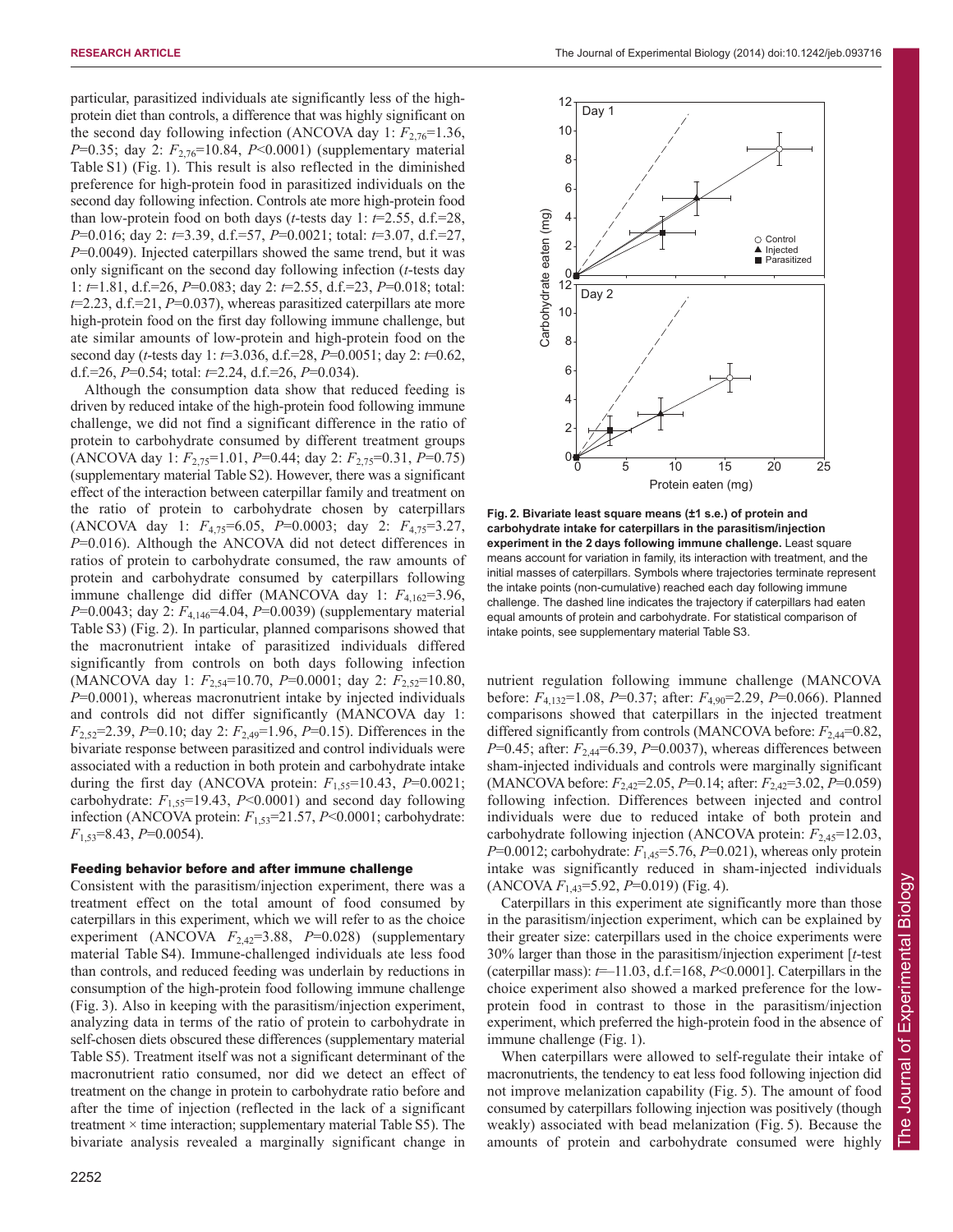

**Fig. 3. Amount of high-protein and low-protein food consumed by caterpillars in control, sham-injected and injected treatments in the 24 h before and after immune challenge in the choice experiment.** Least square means were derived from the repeated measures ANCOVA, detailed in supplementary material Table S4. Letters above bars correspond to Tukey tests performed on total amount of food (italics), amount of high-protein food (uppercase) and amount of low-protein food (lowercase) eaten. Letters are absent above individual bars in day 1 data because amounts of individual foods did not differ significantly across treatments. Columns or pairs of columns not sharing a letter of the same case or style are statistically distinct. Error bars show standard errors, and numbers at the base of columns indicate sample size.

correlated  $(r=0.95, P<0.0001)$ , it is difficult to discern whether one of these macronutrients or the other is responsible for this relationship. However, when protein was correlated with melanization, it yielded a marginally significant result (Spearman's ρ=0.45, *P*=0.074), whereas when carbohydrate and melanization were correlated, a significant result was obtained (Spearman's ρ=0.50, *P*=0.047).

# No-choice experiment

The amount of food that caterpillars consumed depended on the immune challenge treatment (ANCOVA:  $F_{2,105}$ =5.98, *P*=0.0045), the macronutrient content of the diet  $(F_{1,105}=13.03, P=0.0007)$ , the interaction between time and treatment  $(F_{2,105}=5.69, P=0.0045)$ , and the three-way interaction between time point, level of immune challenge and diet  $(F_{2,105} = 4.16, P = 0.018)$  (supplementary material Table S6). Contrary to the prediction that caterpillars would increase their intake of low-protein food in response to an immune challenge, caterpillars in all three treatment groups consumed the same amount of low-protein food after injection (Fig. 6). However, both beadinjected and sham-injected caterpillars consumed significantly less optimal protein food than controls, with the size of the reduction



**Fig. 4. Bivariate least square means (±1 s.e.) of protein and carbohydrate intake for caterpillars in the choice experiment for the 24 h before and after immune challenge.** Least square means account for variation in family, its interaction with treatment, and the initial masses of caterpillars. Symbols where trajectories terminate represent the intake points (non-cumulative) reached for the 24 h period before and after immune challenge. The dashed line indicates the trajectory if caterpillars had eaten equal amounts of protein and carbohydrate. For statistical comparison of intake points, see supplementary material Table S3.

tracking the severity of the immune challenge; sham-injected caterpillars ingested 26.9% less optimal protein food, and beadinjected individuals ingested 58.3% less optimal protein food than controls (Fig. 6). In addition, caterpillar families varied significantly in how much food they consumed  $(F_{3,105} = 6.57, P = 0.0006)$ .

The observed reduction in optimal protein food intake among immune-challenged individuals did not adaptively affect melanization. We did see a negative correlation between the amount of food eaten and melanization but it was non-significant (Fig. 5). Instead, the amount of low-protein diet consumed prior to injection was significantly and positively associated with the degree to which beads were melanized (Fig. 5).

# **DISCUSSION**

Our findings support the hypothesis that the dietary generalist herbivore *G. incorrupta* modifies its macronutrient intake in response to immune challenge. However, contrary to our prediction, immune-challenged caterpillars did not increase their intake of dietary protein. In fact, caterpillars reduced feeding in response to immune challenge, and this reduction was stronger with regard to the high-protein food than to the low-protein food. Interestingly, control caterpillars in the parasitism/injection experiment preferred high-protein food, whereas those in the choice experiment preferred low-protein food (Figs 1, 3). We are uncertain as to what underlies this difference in preference but speculate that it may be the result of differences in caterpillar stock used. These differences could be genetic, or could stem from transgenerational environmental effects, as the parents of caterpillars in the parasitism/injection experiment were collected from the wild, whereas those used in the choice and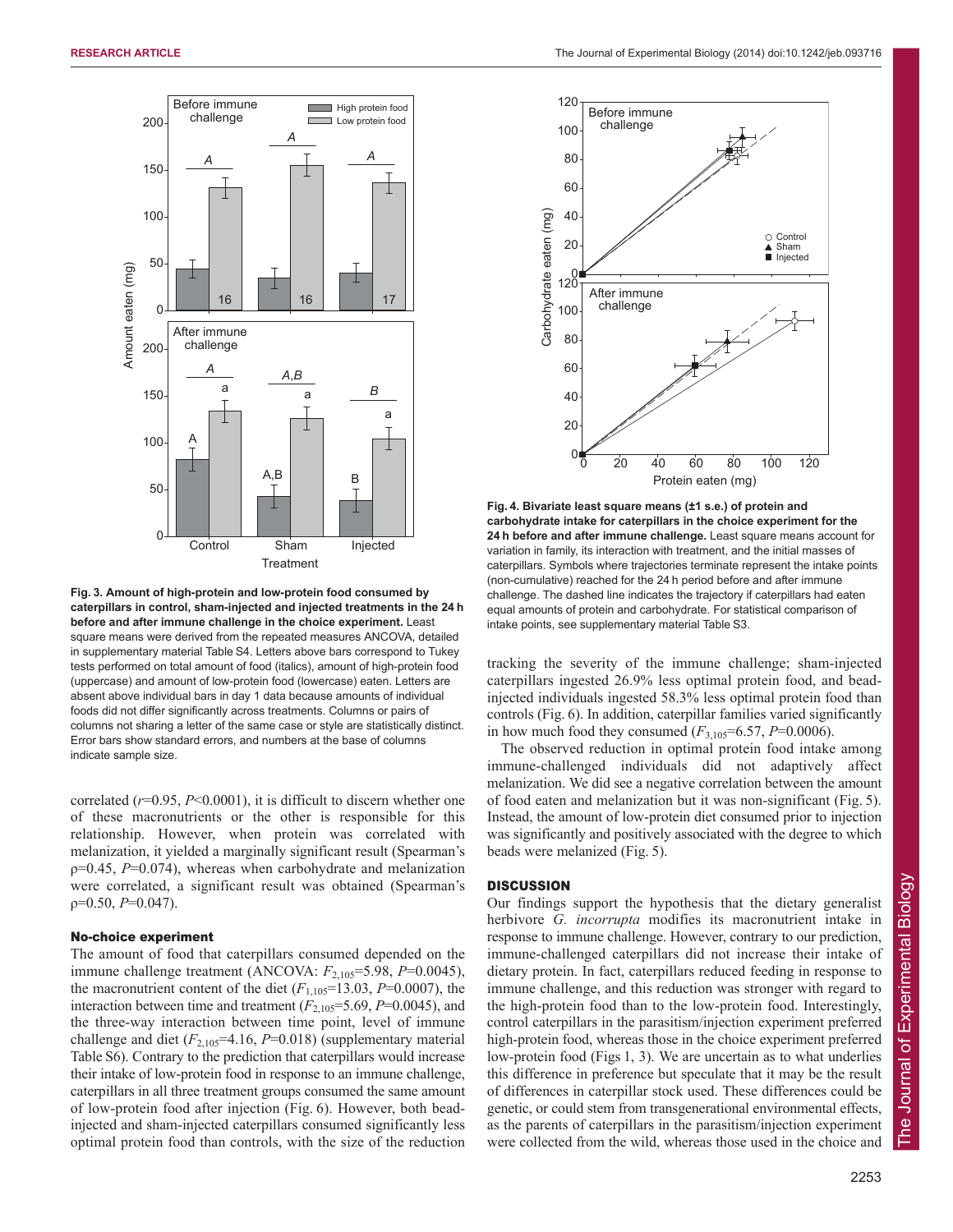

**Fig. 5. Correlations between food consumption and melanization of beads in** *G. incorrupta* **before and after immune challenge when fed three experimental diets.** Food consumption was corrected for caterpillar size. LP, low protein; OP, optimal protein; Choice, self-regulated between high- and low-protein foods. Trendlines are drawn, and statistics provided, only when the Spearman's rank correlation was significant. Scale was omitted from some panels for clarity, but in each case, the *x*-axis ranges from −200 to 200, and the *y*-axis ranges from 0 to 80%.

no-choice experiments had been bred for several generations under laboratory conditions. Alternatively, some caterpillars used in the parasitism/injection experiment could have been in their penultimate rather than final larval stadium. *Grammia incorrupta* exhibits lifehistory plasticity in the number of stadia it undergoes, and there is a high degree of body size variation within each stadium. As caterpillars were freeze-killed following feeding assays, we cannot be sure whether they would have undergone an additional stadium. If so, it would not change the relevance of this study, given that tachinid flies readily attack and are successful on *G. incorrupta* individuals during both stages of their life history (P.A.M., A.M.S. and M.S.S., personal observation). The observation that caterpillars in the two experiments converged on the tendency to eat less protein-rich food following immune challenge suggests that this response may be adaptive when circumstances (e.g. genetic background, hormonal milieu) vary.

It may seem counterintuitive that caterpillars could specifically reduce their intake of high-protein food following parasitism without significantly changing the ratio of macronutrients in the diet. However, this is a possibility associated with the experimental diets



**Fig. 6. Amount of food consumed by caterpillars in control, shaminjected and injected treatments in the 24 h before and after immune challenge in the no-choice experiment.** Least square means were derived from the repeated measures ANCOVA, detailed in supplementary material Table S6. Uppercase and lowercase letters correspond to Tukey tests performed on data from high-protein and low-protein groups separately. Columns not sharing a letter of the same case are statistically distinct. Error bars show standard errors and sample sizes appear at the base of each column.

used here. Each time caterpillars ingested some protein, they would necessarily ingest some carbohydrate and vice versa, perhaps swamping out variation in proportional consumption. The relative aversion to high-protein foods seen here suggests that, rather than bolstering the immune response as shown in *Spodoptera* species (Lee et al., 2006b; Povey et al., 2009), excess dietary protein may be detrimental to immunity in *G. incorrupta*. However, if the cost of consuming a high-protein diet stemmed from a negative effect of protein on the melanization response, we would have expected protein consumption after injection to be negatively correlated with bead melanization, an expectation that was not met by the results of the choice experiment (Fig. 5). A stringent test of a 'costly protein' hypothesis would require measuring immune attributes in response to a high-protein diet, rather than an optimal-protein or selfregulated diet.

Although protein content of the diet was not positively correlated with melanization, as anticipated, our results do suggest that dietary nutrients interact with the melanization response in *G. incorrupta*. When caterpillars were fed a low-protein, carbohydrate-rich diet, the amount of food consumed before injection was positively correlated with bead melanization. However, the same was not true of caterpillars fed the optimal protein diet (Fig. 5). Because protein and carbohydrate were inversely correlated in experimental diets, this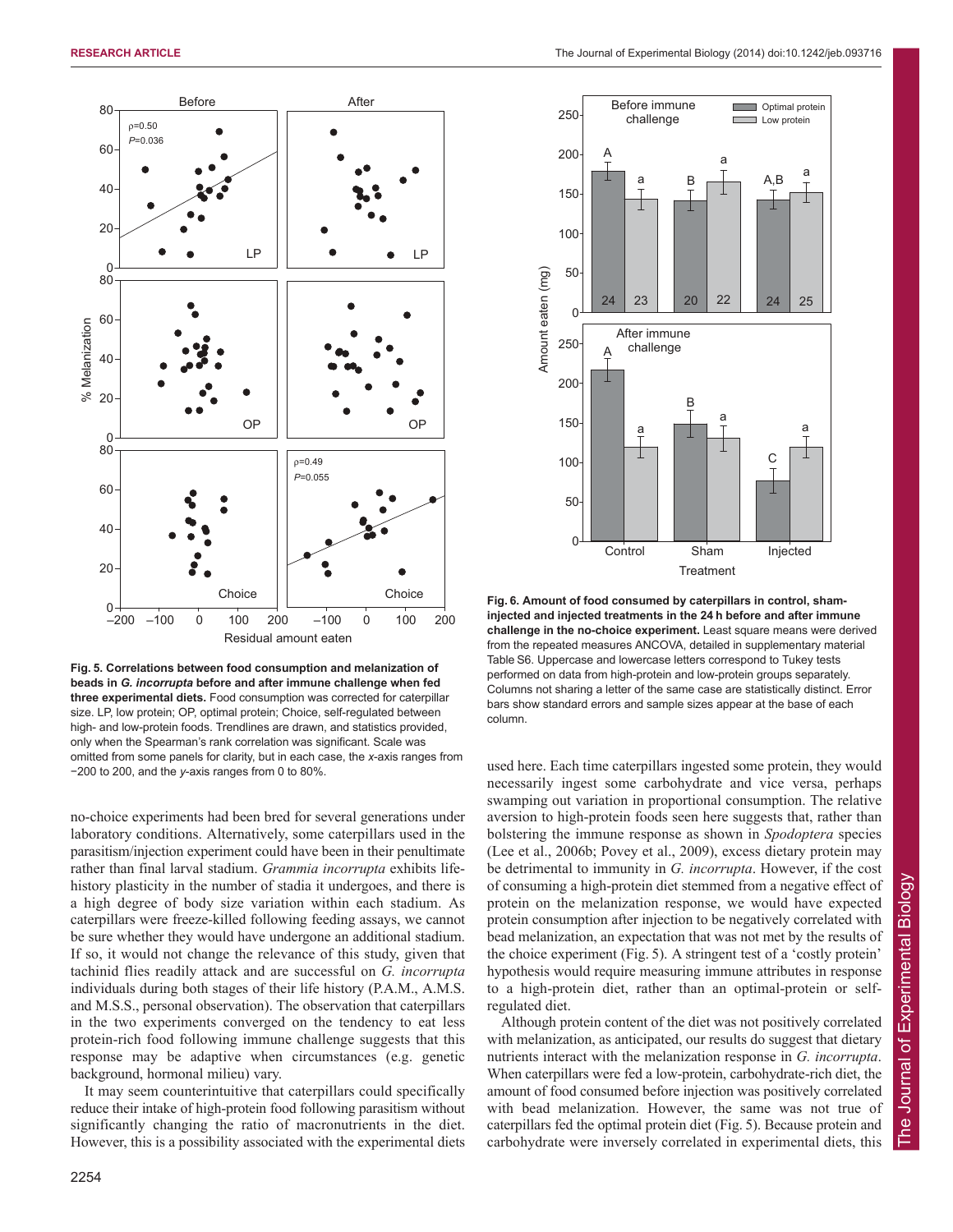could mean that caterpillars benefited either from increased carbohydrate or from reduced protein in food prior to immune challenge. If protein were detrimental to the melanization response, we would have expected the amount of the optimal protein diet consumed prior to injection to be negatively correlated with melanization, which was not the case (Fig. 5). This suggests that carbohydrate, rather than protein, may limit the prophylactic action of nutrients toward immunity. A similar result was found in the mosquito *Anopheles gambiae*, which melanized beads to a greater degree when reared on diets rich in glucose (Schwartz and Koella, 2002). Increased feeding on carbohydrate-rich foods may lead to greater mass of the fat body, the site of production for many immune precursors (Beckage, 2008). If carbohydrate consumption increases the mass of the fat body, this is one mechanism by which melanization capability may have been enhanced.

Interestingly, there was no correlation between the amount of food eaten and the degree of bead melanization when caterpillars were allowed to self-regulate their macronutrient intake prior to injection (choice experiment, Fig. 5). This suggests that, in the absence of immune challenge, caterpillars self-regulate to a lower carbohydrate intake target than would provide a prophylactic benefit to the immune system [21 protein (P):19 carbohydrate (C) when self-regulated, compared with 15P:25C] (Fig. 5). This could result, for example, if the carbohydrate requirement of the melanization response conflicted with the protein requirement of growth and reproduction. Trade-offs between the immune system and life-history traits (Adamo et al., 2010; Cotter et al., 2008; Fedorka et al., 2004; Ponton et al., 2011; Zuk and Stoehr, 2002), as well as those between different parameters within the immune system, are well documented (Cotter et al., 2004; Cotter et al., 2011; Povey et al., 2009). A potential trade-off with particular relevance to this system might be that between the balance of nutrients and the balance of beneficial plant secondary metabolites in the insect's diet. Eating a mixture of plants containing different defensive chemicals acts to defend *G. incorrupta* against at least one generalist predator (P.A.M., M. A. Bernardo and M.S.S., unpublished). If the defensive benefit of mixing host plants (in the absence of parasitism) is stronger than the benefit of prophylactic enhancements to the immune system, caterpillars would be expected to mix foods on short time scales, even if doing so would lead to a sub-optimal melanization response, as seen here. Macronutrients in conjunction with secondary metabolites can indeed affect dietary preference and the performance consequences thereof (Behmer et al., 2002; Slansky and Wheeler, 1992).

The observation that the amount of food eaten and melanization were only positively correlated when caterpillars were allowed to self-regulate dietary macronutrients (Fig. 5) contrasts with the finding by Cotter et al. (Cotter et al., 2011) that the macronutrient ratio in the diet affects immune attributes more strongly than the caloric density of food. Instead, it suggests that the quality and quantity of foods may interact to affect immune parameters in *G. incorrupta*. A similar effect was seen in an investigation of how illness-induced anorexia might reduce competing demands of immunity and digestion in the cricket *Gryllus texensis* (Adamo et al., 2010). Resistance to bacterial infection was reduced when crickets were fed lipid-rich foods, and although crickets reduced feeding following immune challenge, they exhibited an adaptive preference for foods with low-lipid content at that time (Adamo et al., 2010).

A number of hypotheses have been put forth to explain anorexic behavior in response to disease (Adamo, 2006; Kyriazakis et al., 1998), and of these, four can be addressed to some extent by this work. One is that parasitoids induce reductions to feeding for their own benefit. Although adaptive parasite manipulation of host feeding behavior has been shown in some systems (Hughes et al., 2012; Moore, 2002), this explanation is unlikely given that beadinjected individuals also exhibited an anorexic response (though one that was less pronounced than that of parasitized individuals). Another hypothesis, that anorexia enhances the immune response, is not supported by our melanization results; however, there are many immune parameters that we did not measure here.

Two related hypotheses regarding disease-induced anorexia do seem to be supported by this study: (1) that anorexia allows individuals to be more selective in the foods that they eat, and (2) that anorexia serves to starve parasites. In this study, caterpillars exhibited an anorexic response that differed with respect to different types of foods, supporting the former hypothesis. The latter has been discounted to some extent on the basis that the main prediction of the hypothesis is not generally met in mammals (Kyriazakis et al., 1996; Kyriazakis et al., 1994), namely that the anorexic response should be more pronounced with regard to high-quality foods than low-quality foods (Kyriazakis et al., 1998). However, our results do meet this expectation; caterpillars exhibited anorexia particularly with regard to protein-rich foods (see also Adamo et al., 2010).

Perhaps reduced ingestion of high-protein foods acts to retard the development of parasitoids. Protein levels in the hemolymph respond to dietary protein (Lee et al., 2008; Povey et al., 2009; Thompson et al., 2005), and can affect parasitoid development (Thompson et al., 2005). If this is the case here, lower protein titers in the hemolymph could translate to slower growth of parasitoids during the early stage of infection, when parasitoid larvae are likely to be most vulnerable to the host's melanization response. An immunological strategy that combines slowing the growth of parasitoids by nutritional means with the melanization response could be particularly effective in *G. incorrupta* because (a) their grazing feeding strategy allows them to access the necessary nutritional variation, and (b) they possess a particularly strong melanization response relative to other caterpillar species (A.M.S., personal observation). Moreover, such a strategy may incur little cost, given that a lower protein diet can afford *G. incorrupta* a comparable growth benefit to the optimal protein food used here (see supplementary material Fig. S1; Appendix 2).

Because parasitized caterpillars in this study succumbed to parasitoid infection (data not shown), we conclude that anorexia alone is insufficient to overcome parasitoids. However, it is possible that anorexia acts in conjunction with melanization and/or selfmedication to defend caterpillars against parasitoid infection. *Grammia incorrupta* caterpillars self-medicate using pyrrolizidine alkaloids during the late stage of parasitoid infection  $(\sim]96$  h after oviposition), enhancing their survival (Singer et al., 2009; Smilanich et al., 2011a). If the efficacy of self-medication is contingent on the condition (e.g. size) of parasitoids at that time point, the effects of caterpillar diets on parasitoid development could have major fitness consequences under natural circumstances, when caterpillars can harness both macronutrient and chemical variation in plants. This hypothesis is consistent with the expectation that generalist herbivores should be positioned particularly well to employ complex, immunity-enhancing behavioral strategies (Lee et al., 2006a; Lee et al., 2003; Raubenheimer and Simpson, 1999; Raubenheimer and Simpson, 2003).

Although both parasitized and unparasitized, immune-challenged caterpillars exhibited anorexia, we also observed a difference in nutrient intake between parasitized and injected caterpillars in the parasitism/injection experiment (Fig. 1). One possible explanation is that parasitoids had taken control of host nutrient intake for their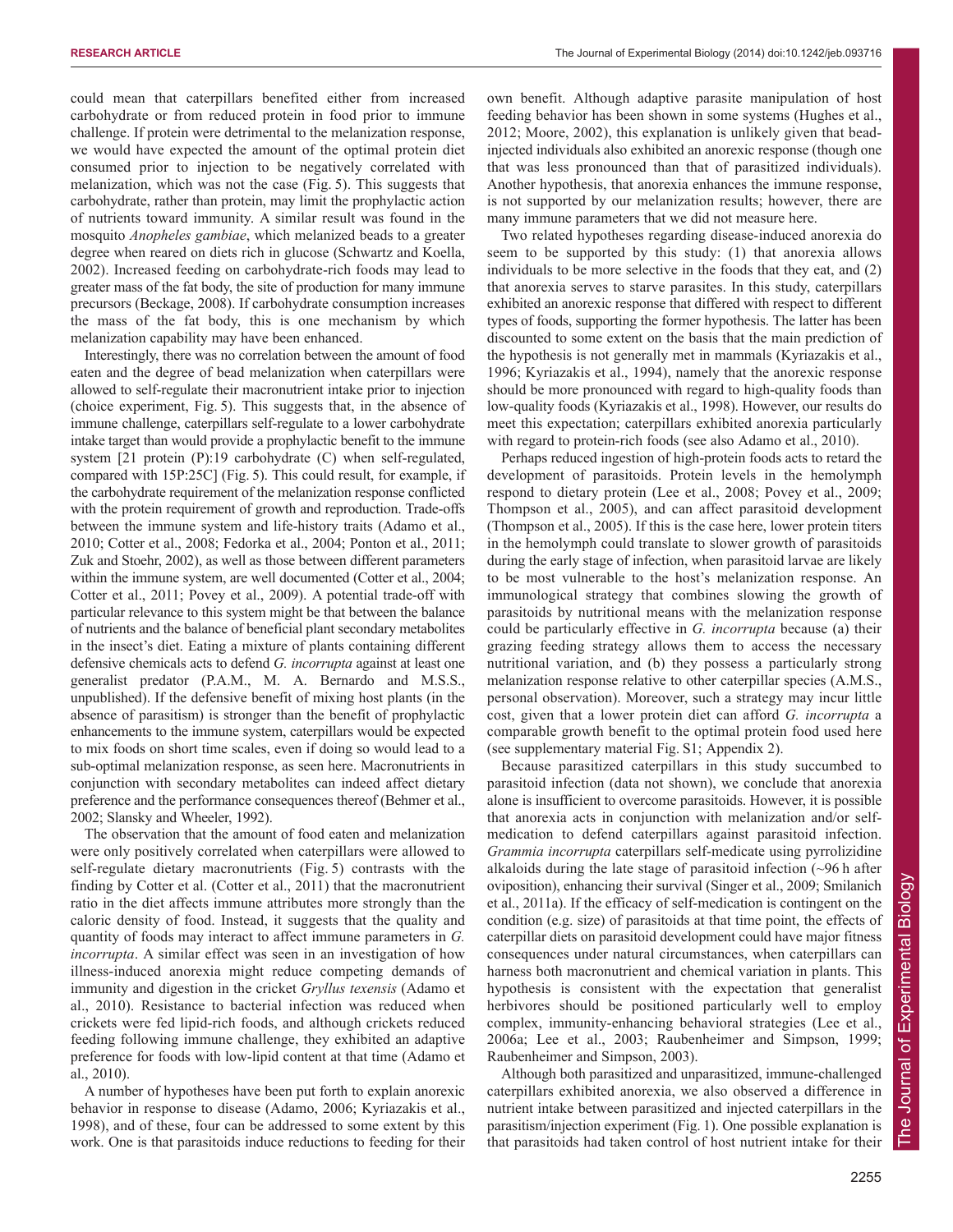own benefit (Hughes et al., 2012; Moore, 2002). As we did not measure the effects of diet on parasitoid fitness here, this hypothesis is difficult to evaluate. Another possibility is that parasitism disrupted the caterpillar's regulation of nutrient intake. Thompson and Redak showed such a breakdown in *Manduca sexta* caterpillars in response to wasp parasitism by using choice experiments employing multiple pairs of foods that differed in their macronutrient content (Thompson and Redak, 2005). Using this design they were able to conclude that parasitized individuals fed indiscriminately, whereas controls maintained a macronutrient intake target regardless of the macronutrient ratios in the pairs of foods offered (Thompson and Redak, 2005). Our experimental design precludes using this method to draw such a conclusion; however, if nutrient regulation had broken down in response to parasitism, we would expect greater variance in the amount of each food eaten by parasitized and control individuals. To test this, we applied Brown–Forsythe tests for unequal variances to the proportion of high-protein food eaten each day following parasitism, and found that variances did not differ among treatments (day  $1: F_{2,82}=1.166$ , *P*=0.20; day 2:  $F_{2,76}$ =2.21, *P*=0.12). Nonetheless, differences in the extent to which feeding was affected in parasitized and injected individuals illustrates that at least some part of the cue inducing this change is biotic.

# Conclusions

Contrary to findings from similar studies, immune-challenged caterpillars reduced their intake of high-protein food. Prior to immune challenge, greater intake of carbohydrate-biased diets improved the melanization response. After immune challenge, increased feeding on diets with self-selected macronutrient ratios improved melanization, whereas eating more of diets with fixed macronutrient ratios did not. This suggests that immune function is affected by the interaction between food quality (macronutrient ratio) and quantity in *G. incorrupta*. We hypothesize that these dietary attributes may also interact with developing parasitoids, and their susceptibility to anti-parasitoid resistance from both the melanization response and self-medication by their hosts. These findings reinforce the notion that the immune response, including its behavioral components, can be expected to differ depending on the host, the pathogen or parasite, and numerous other ecological considerations.

# MATERIALS AND METHODS

# Study system

*Grammia incorrupta* caterpillars are grazing generalist herbivores, feeding on over 80 species of plants in 50 different plant families (Singer and Stireman, 2001). This species inhabits arid grasslands and woodlands of southwestern USA and northwestern Mexico (Schmidt and Sperling, 2008). Host-plant switching is a common behavior and moving between individual host plants over the course of a day is a regular occurrence (Singer et al., 2002). This grazing dietary strategy benefits the species by improving its physiological efficiency (P.A.M., M. A. Bernardo and M.S.S., unpublished), as well as providing defense against natural enemies (Singer et al., 2004; Singer and Stireman, 2003). On average, 15% of *G. incorrupta* caterpillars in natural populations experience mortality from parasitoids, with the majority of parasitism coming from tachinid fly species, including *Exorista mella* and *Chetogena* species, and to a lesser extent from hymenopteran parasitoids (Stireman and Singer, 2002). Given the nutritional variation that individuals are likely to encounter by using such a broad range of host plants, it seems likely that grazing individuals could also adaptively alter their diet to support the immune system.

These experiments took place in the Singer lab at Wesleyan University. The choice and no-choice experiments were performed in the autumn of 2008, and the parasitism/injection experiment was performed during the summer of 2009. Caterpillars used for the experiments were taken from a laboratory breeding colony, initiated from caterpillars originally collected in southeastern Arizona, USA. Colony individuals were reared on a nutritious, wheatgerm-based rearing diet (Yamamoto, 1969), as were individuals used in experiments prior to feeding on experimental diets. All caterpillars used in experiments were housed in 167.2 ml clear plastic cups (Russell Hall Co., Meriden, CT, USA).

## Parasitism/injection experiment

The purpose of this experiment was to test (a) for changes in feeding behavior in response to immune challenge, and (b) whether the Sephadex bead injection technique (described below), which has been used in prior studies to mimic parasitoid infection in *G. incorrupta* and other species (Lavine and Beckage, 1996; Smilanich et al., 2011a; Smilanich et al., 2011b), elicits the same feeding behavior in *G. incorrupta* as parasitism by a tachinid fly. We predicted that, when allowed to self-regulate, both parasitized and injected caterpillars would consume more of the high-protein food than controls. We are confident that the fly species used here attacks *G. incorrupta* during the final larval stadium in the wild because we obtained flies for the laboratory colony by collecting *G. incorrupta* caterpillars in their final stadium upon which fly eggs were visible.

After the final larval molt, we weighed caterpillars and distributed them among three treatments: those that would act as controls, those that would be injected with beads and those that would receive parasitoid eggs. The low-protein food contained 15% protein and 25% carbohydrate, by dry mass, and the high-protein food contained 35% protein and 5% carbohydrate, by dry mass (see Appendix 1 for a complete list of ingredients). We varied macronutrient ratios, rather than raw amounts, because protein and carbohydrate concentrations in plants are often inversely correlated (Bernays and Chapman, 1994) and their consumption by insect herbivores non-independent (Raubenheimer and Simpson, 1999; Raubenheimer and Simpson, 2004; Simpson and Raubenheimer, 1993; Simpson et al., 2004). Presenting food to caterpillars in this manner allowed caterpillars to self-regulate to a target ratio.

Caterpillars in the parasitism treatment were exposed to tachinid flies, either *Chetogena edwardsi* or *C. tachinomoides*, on the day of their final larval molt. We used two closely related fly species in these experiments because both were present in our tachinid colony at the time and we could not reliably distinguish the two species during experiments. After the experiment, we received confirmation from a taxonomic expert (J. O. Stireman III, Wright State University) on the identities of tachinid specimens saved from the experiment. Although it is possible that these congeners elicit different feeding responses in *G. incorrupta*, we did not test that experimentally. Caterpillars were exposed to flies for several minutes until they had received one to three eggs. Three attempts were permitted, and then caterpillars were inspected more closely in a clear plastic vial to ensure that at least one egg was present. As it takes 48–60 h for *Chetogena* larvae to hatch from eggs and burrow through the cuticle (Smilanich et al., 2011a), caterpillars in the injection treatment were injected 2 days after the final larval molt, so that the moment of injection would approximate the moment that parasitoids entered caterpillars (for injection technique, see 'Immune assay' below). We measured the amount of each food block eaten by caterpillars in all three treatments for 2 days following the time of immune challenge in order to assess whether injected caterpillars grouped with controls or parasitized caterpillars in how much food and the ratio of protein to carbohydrate that they consumed. To do this, we weighed initial amounts of the foods provided to caterpillars on both feeding days and converted these values to dry mass using a wet–dry conversion curve. Dry mass of food that remained after 24 h (food was removed after each of the two feeding days) was then subtracted from initial dry mass to determine the dry mass of food eaten each day.

# Feeding behavior before and after immune challenge

In this experiment we tested whether caterpillars regulate macronutrient intake differently before and after immune challenge. We predicted that caterpillars would bias macronutrient intake towards protein following injection by ingesting a greater amount of the high-protein food than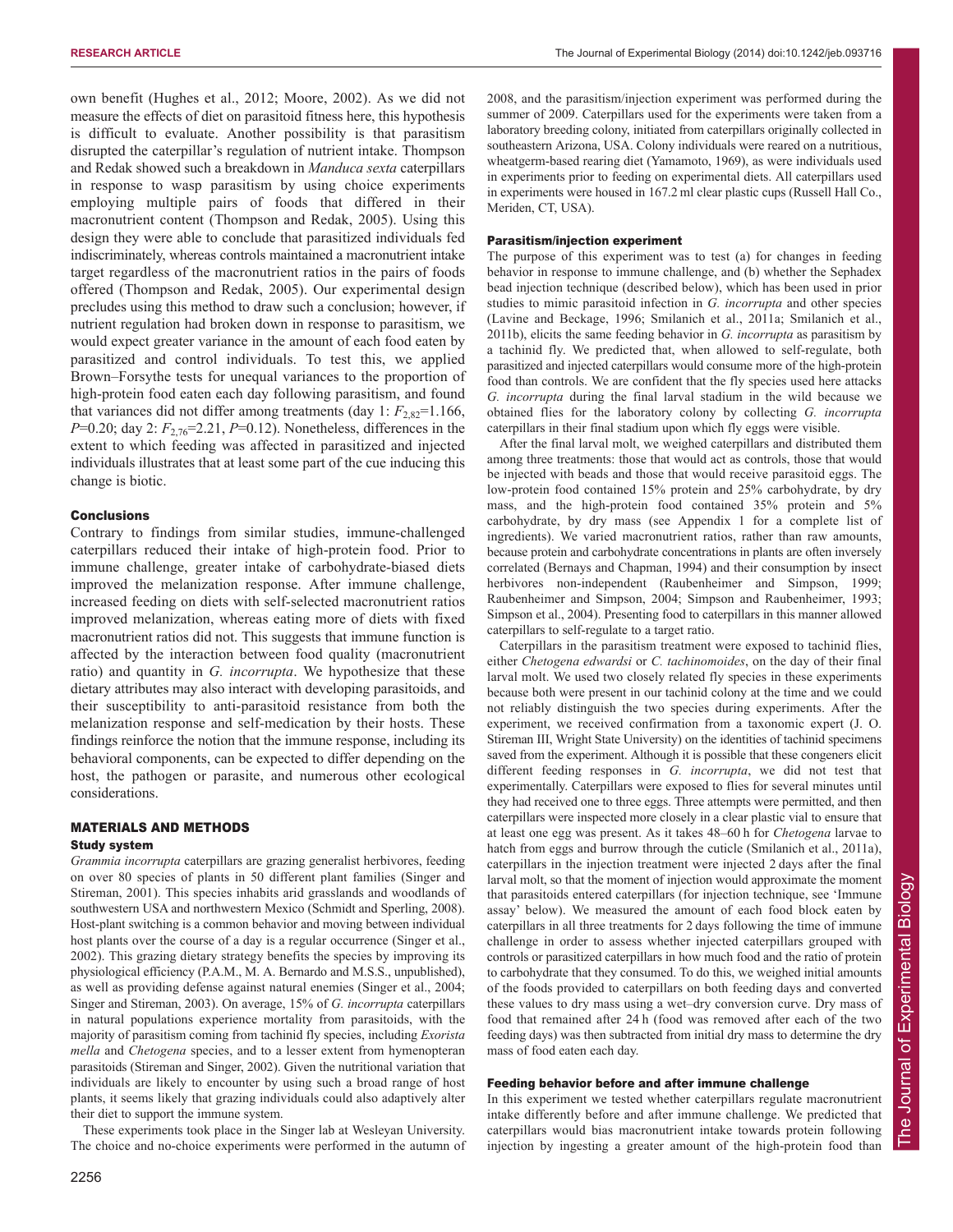controls. As in the parasitism/injection experiment, injection with Sephadex beads represented the challenge to the immune system (Lavine and Beckage, 1996). Unlike in the parasitism/injection experiment, we included a sham injection group in which individuals were injected with only isotonic Ringer's solution and no beads to control for the wound response to injection (Smilanich et al., 2011a). We predicted that immune-challenged individuals would regulate their macronutrient ratio toward a higher protein intake in response to the immune challenge. On the third day of the final larval stadium, caterpillars were offered blocks of both low-protein and high-protein foods (15P:25C and 35P:5C dry mass, respectively), and allowed to self-regulate their macronutrient intake for 24 h prior to bead injection, sham injection and control treatments. After the time of immune challenge, caterpillars were given fresh food blocks and allowed to feed for an additional 24 h. The third and fourth day of the stadium were chosen for feeding assays because they represent the middle of the final larval stadium, when caterpillars feed most (P.A.M., A.M.S. and M.S.S., personal observation). For comparison, the timing of immune challenge was 1 day later in this experiment than in the parasitism/injection experiment. Because some caterpillars did not eat for several days after molting, we allowed the day number to vary to ensure that caterpillars had initiated feeding before receiving the immune challenge. Amounts of food eaten were determined as described above, and injected individuals were freeze-killed at the end of the feeding trial and dissected later to determine bead melanization.

#### No-choice experiment

In this experiment, we tested whether there would be differences in the caterpillars' consumption of two diets that differed in their macronutrient ratio after immune challenge. We predicted that immune-challenged caterpillars would increase protein consumption through compensatory feeding on the low-protein diet (Raubenheimer and Simpson, 1993; Slansky and Wheeler, 1992). Therefore, we expected greater consumption of the low-protein diet than the high-protein diet among immune-challenged individuals. As in the choice experiment described above, we challenged the immune system using bead injection during the fourth day of the final larval stadium, and compared feeding responses between injected individuals, sham-injected and control groups. Conducting a no-choice test in conjunction with the choice test described above would also permit us to differentiate between preference for a given food type and aversion to the alternative.

All individuals were subjected to a no-choice feeding assay for 24 h prior to, and 24 h subsequent to, the time of injection. Caterpillars were offered either a low-protein or an optimal protein food (15P:25C and 25P:15C dry mass, respectively), so that mixing foods was not a possibility. We consider 25P:15C an optimal ratio because preliminary experiments showed that (a) it afforded *G. incorrupta* the greatest growth on average among five experimental diets that varied in their macronutrient ratios (supplementary material Fig. S1; Appendix 2), and (b) caterpillars chose a similar ratio when allowed to self-select a macronutrient intake target (supplementary material Fig. S2; Appendix 2).

On the third day of the seventh larval stadium, individuals were randomly assigned to injection, sham injection or control groups as well as optimal protein diets or low-protein diets. Each treatment level received 20 individuals. After 24 h of feeding, individuals were injected with Sephadex beads or sham injected, then returned to their respective diets to continue feeding for another 24 h. We measured the amount of food eaten on each day using the method described above. Injected individuals were freezekilled at the end of the feeding trial and dissected later for retrieval of beads (see 'Immune assay' below).

#### Immune assay

To measure the melanization response to dietary nutrition, *G. incorrupta* caterpillars were injected with Sephadex beads (Sephadex A25, 40–120 μm; Sigma-Aldrich, St Louis, MO, USA) as a proxy for parasitism (Lavine and Beckage, 1996; Smilanich et al., 2009a; Smilanich et al., 2009b). We predicted an increase in the melanization response in individuals with an optimal ratio of dietary protein to carbohydrate. Sephadex beads were dyed red using 0.1% Congo Red (dye content 35%; Sigma-Aldrich) and were suspended in Ringer's solution so that 5–10 beads could be injected into the base of the third proleg. Injections were carried out using Pasteur pipettes (Sigma-Aldrich) that we had stretched under heat in order to create tiny glass needles (Lavine and Beckage, 1996). Caterpillars were then returned to their test diets and freeze-killed at the end of the feeding trial (after an additional 24 h). To retrieve beads, caterpillars were dissected in 95% methanol and beads were photographed using a camera mounted on a dissection microscope focused at 80× magnification (Discovery V.8, AxioVision software; Carl Zeiss Microscopy, LLC, Thornton, NY, USA). As the beads were dyed red before injecting them into the caterpillars, we quantified melanization by measuring the red value, a scale ranging from 0 to 255, where 0=pure gray and 255=pure red, for each bead. The lower the *r*-value, the blacker the bead, indicating increasing levels of melanization. Using Adobe Photoshop (version 6.0), the *r*-value was obtained for each bead within a caterpillar and these values averaged to provide an *r*-value score for each individual caterpillar. The mean *r*-value was transformed into a percentage of melanization [1–(*r*-value/maximum *r*-value)] for ease of interpretation, so that high values indicate a greater degree of melanization and vice versa (Smilanich et al., 2009a; Smilanich et al., 2009b).

# Statistical analysis

# **Parasitism/injection experiment**

We used ANCOVA to assess differences in the amount of food eaten following immune challenge. This was done for total food eaten, and for high-protein and low-protein foods separately. Models included treatment, family (treated as a random effect), initial mass and significant two-way interactions. We used Tukey tests to identify differences in the amount of food eaten by caterpillars in different treatments. To assess changes in preference associated with immune challenge, we used paired *t*-tests.

To identify differences in nutrient regulation in the 2 days following immune challenge, we analyzed the ratio of protein to carbohydrate consumed, and the bivariate response, amounts of protein and carbohydrate consumed. The ratios of protein to carbohydrate consumed were log transformed and analyzed using ANCOVA with the same factors in the models as we used for the consumption data. We analyzed amounts of protein and carbohydrate consumed using MANCOVA (main effect: treatment; covariate: initial mass) to identify treatment differences in self-regulated macronutrient intake, and performed planned comparisons to discern which treatment(s) differed from the control. We also performed univariate planned comparisons to identify whether intake of protein, carbohydrate or both was responsible for significant differences between treatments.

# **Choice experiment**

We used the same analytical procedures in the choice experiment as in the parasitism/injection experiment, with a few modifications. Because, in this case, we measured consumption before and after immune challenge, we used repeated measures ANCOVA to analyze both consumption data and protein to carbohydrate ratios. Repeated measures ANCOVA models included the independent variables immune challenge (bead injected, sham injected, control), time (before injection, after injection) and time  $\times$ treatment interaction. We did not include family as a covariate in these models, or in those for the no-choice experiment because there were too few individuals of the same family used in the experiments for meaningful interpretation of family effects. We did not use *t*-tests to evaluate changes in food preference associated with immune challenge because the set of caterpillars used in this experiment exhibited a clear preference for the lowprotein food regardless of dietary treatment. Differences in the strength of this preference are reflected in results of Tukey tests applied to consumption data.

#### **No-choice experiment**

We analyzed the amount of food ingested by caterpillars before and after injection using repeated measures ANCOVA, with the same variables indicated for the choice experiment, with the addition of the variable diet (low-protein, optimal protein). Tukey tests were used to identify treatment differences in amount of food eaten. Because caterpillars ate only one diet in this experiment, protein and carbohydrate intake were perfectly correlated with the amount of food consumed, precluding separate analyses of how each macronutrient affected melanization.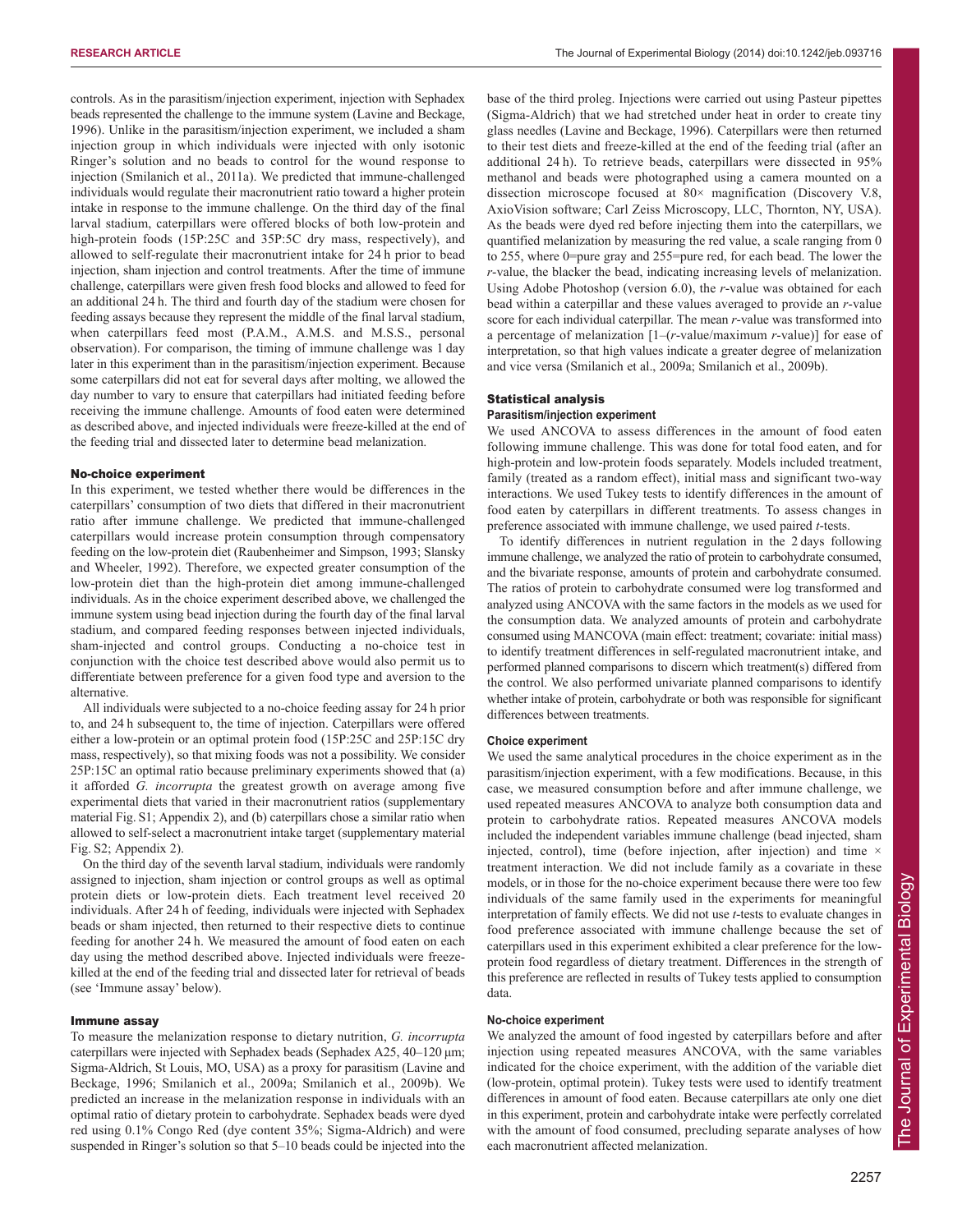## **Injection assay**

To assess the effect of the amount of food eaten on melanization when caterpillar body size was accounted for, we regressed amount of food eaten over caterpillar mass, and used residuals in Spearman's rank correlations with melanization data.

All statistics were calculated using JMP statistical software (JMP 2007, ver. 7, 1989–2007, SAS Institute Inc., Cary, NC, USA). Full models and their results can be found in supplementary material Tables S1–S6.

#### APPENDIX 1: EXPERIMENTAL DIETS

The experimental diets used in this study were modified from Singer et al. (Singer et al., 2002) (Table A1). The dry mass of protein and carbohydrate sources (casein and sucrose, respectively) always totaled 16 g (40% of the dry mass of food); only the ratio of macronutrients varied (Table A2).

# APPENDIX 2: PRELIMINARY NUTRITIONAL EXPERIMENTS Methods

The purpose of the first experiment was to identify which of a range of protein to carbohydrate ratios is most beneficial to growth in *G. incorrupta* in its final two larval stadia. Groups of caterpillars from nine full-sibling families (distributed in a balanced manner among treatments) were fed one of five experimental diets that varied only in their protein to carbohydrate (P:C) ratios: 15:25, 20:20, 25:15, 30:10 and 35:5 (see Appendix 1 for details). Caterpillars were kept in 167.2 ml clear plastic cups (see Materials and methods), in which food was provided *ad libitum* and was replaced every second day. The duration of the final two larval stadia was noted for each caterpillar, and adult caterpillars were dried at approximately 60°C and weighed. Adult dry mass and developmental duration were considered indices of growth and used as response variables in our models. We analyzed these data using ANCOVA with experimental diet as the main effect and sex as a covariate to correct for the effects of sexual dimorphism in *G. incorrupta*. The response variables adult dry mass and duration of development were log transformed to normalize residuals, and a Tukey test was used to discern which dietary treatments were statistically different.

The purpose of the second experiment was to test whether caterpillars would adaptively self-select an optimal ratio of protein and carbohydrate (according to the first experiment) during the final two larval stadia. A group of caterpillars (*N*=30, five full-sibling families represented) was offered the choice between a high-protein food (P:C ratio of 35:5) and a low-protein food (P:C ratio of 15:25). Each food block was weighed before being placed in the plastic cups where caterpillars were housed, and the dry masses of food blocks were calculated using a wet to dry mass conversion curve. The remaining food was removed each day, dried and weighed,

| Table A1. Experimental diet ingredients |  |
|-----------------------------------------|--|
|                                         |  |

| Ingredient            | Quantity              |  |  |
|-----------------------|-----------------------|--|--|
| Casein                | Varied (see Table A2) |  |  |
| Sucrose               | Varied (see Table A2) |  |  |
| Cellulose             | 22.27 <sub>q</sub>    |  |  |
| Wesson's salt mixture | 0.96q                 |  |  |
| Linoleic acid         | 0.2 <sub>q</sub>      |  |  |
| Cholesterol           | 0.2 <sub>q</sub>      |  |  |
| Ascorbic acid         | 0.12q                 |  |  |
| Methyl paraben        | 0.25q                 |  |  |
| Vitamin mix           | $0.21$ ml             |  |  |
| Choline chloride      | $0.3$ ml              |  |  |
| Agar                  | 5.12q                 |  |  |
| Water                 | 160 ml                |  |  |

### **Table A2. Protein and carbohydrate content of the diet**

| Experimental diet | Casein (g) | Sucrose (g) |
|-------------------|------------|-------------|
| 15P:25C           | 6.0        | 10.0        |
| 20P:20C           | 8.0        | 8.0         |
| 25P:15C           | 10.0       | 6.0         |
| 30P:10C           | 12.0       | 4.0         |
| 35P:5C            | 14.0       | 2.0         |

P, protein; C, carbohydrate.

allowing us to calculate how much of each food was eaten, and the raw amounts of protein and carbohydrate ingested by caterpillars each day. We did this for the duration of the penultimate and final developmental stadia.

# Results

The macronutrient content of food did not significantly affect the caterpillars' ability to reach adulthood; only two caterpillars in the experiment failed to eclose (one from each of the two highest protein treatments). It did, however, significantly affect insect final mass (diet: *F*4,95=9.82, *P*<0.0001; sex: *F*1,95=54.91, *P*<0.0001). Caterpillars attained equally large adult masses, on average, when protein and carbohydrate were balanced in the diet (20P:20C) or when the bias toward either macronutrient was slight (15P:25C, 25P:15C) (Fig. A1). However, above a given threshold of protein bias, adults weighed significantly less (Fig. S1). The macronutrient content of food did not significantly affect the duration of the final two larval stadia (diet: *F*4,113=1.20, *P*=0.31; sex: *F*1,113=1.12, *P*=0.29).

When caterpillars were able to self-select the ratio of dietary protein to carbohydrate, they varied both the amounts of the foods that they consumed (supplementary material Fig. S2) and their macronutrient intake over the course of the final two larval stadia, showing spikes in protein intake at the beginning and end of each stadium (supplementary material Fig. S3). During the penultimate stadium, caterpillars selected diets containing 28.43% protein by dry mass on average (range 21.62–34.45%). During the final stadium, caterpillars selected diets containing 24.26% protein by dry mass (range 19.78–29.22%). The overall mean for the two final larval stadia was 25.16% protein by dry mass (range 21.27–29.58%). This result is consistent with the finding from the first experiment that *G. incorrupta* attains the greatest adult body mass when it eats a diet containing a ratio of 25P:15C, and illustrates that *G. incorrupta* individuals forage in an optimal manner with regard to their intake of macronutrients.

# **Acknowledgements**

We thank Nickolas Fesenko, Aaron Greenberg, Yumin He, Isaac Lichter-Marck and Collin McMichael of the Singer Laboratory at Wesleyan University for their help maintaining the breeding colony of *G. incorrupta* from which individuals were taken for these experiments, and Lucy Sprung for assistance in bead retrieval. We also thank an anonymous reviewer and Spence Behmer for valuable comments on the manuscript.

#### **Competing interests**

The authors declare no competing financial interests.

### **Author contributions**

M.S.S. was responsible for conception of the project. All authors were involved in experimental design, P.A.M. and A.M.S. executed the experiments, and all authors were involved in the interpretation of results. P.A.M. wrote the manuscript, and M.S.S. and A.M.S. revised it.

## **Funding**

This work was supported by The National Science Foundation [DDIG no. 1011503 and NSF no. 0744676 to M.S.S.].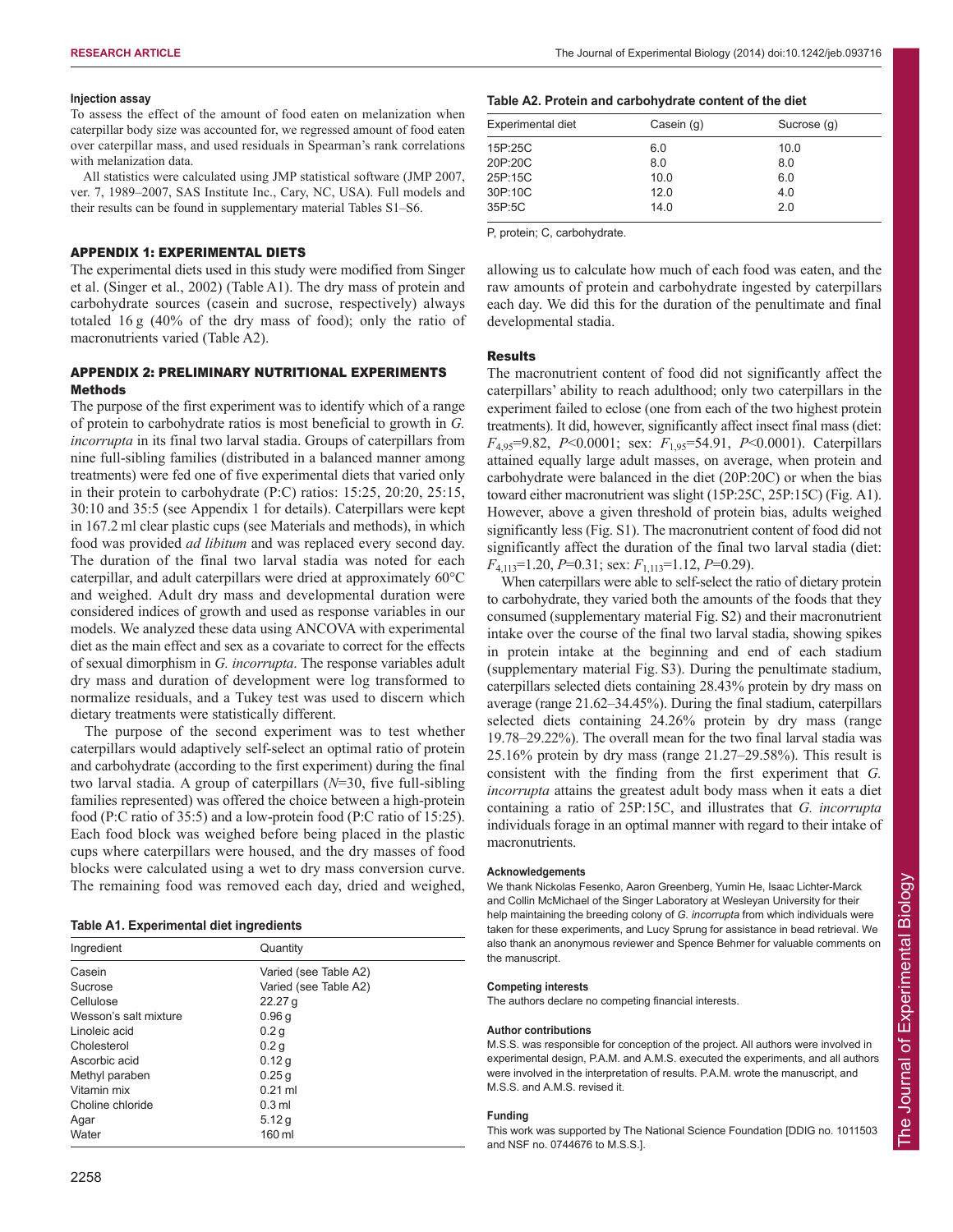#### **Supplementary material**

Supplementary material available online at

http://jeb.biologists.org/lookup/suppl/doi:10.1242/jeb.093716/-/DC1

#### **References**

- **Adamo, S. A.** (2004). How should behavioural ecologists interpret measurements of immunity? *Anim. Behav.* **68**, 1443-1449.
- **Adamo, S. A.** (2006). Comparative psychoneuroimmunology: evidence from the insects. *Behav. Cogn. Neurosci. Rev.* **5**, 128-140.
- **Adamo, S. A., Bartlett, A., Le, J., Spencer, N. and Sullivan, K.** (2010). Illnessinduced anorexia may reduce trade-offs between digestion and immune function. *Anim. Behav.* **79**, 3-10.
- **Anderson, R. D., Blanford, S. and Thomas, M. B.** (2013). House flies delay fungal infection by fevering: at a cost. *Ecol. Entomol.* **38**, 1-10.
- **Ayres, J. S. and Schneider, D. S.** (2009). The role of anorexia in resistance and tolerance to infections in Drosophila. *PLoS Biol.* **7**, e1000150.
- **Beckage, N. E.** (2008). *Insect Immunology*. Amsterdam: Academic Press; Elsevier.
- **Behmer, S. T.** (2009). Insect herbivore nutrient regulation. *Annu. Rev. Entomol.* **54**, 165-187.
- **Behmer, S. T. and Joern, A.** (2008). Coexisting generalist herbivores occupy unique nutritional feeding niches. *Proc. Natl. Acad. Sci. USA* **105**, 1977-1982.
- **Behmer, S. T., Simpson, S. J. and Raubenheimer, D.** (2002). Herbivore foraging in chemically heterogeneous environments: nutrients and secondary metabolites. *Ecology* **83**, 2489-2501.
- **Bernays, E. A. and Chapman, R. F.** (1994). *Host-Plant Selection by Phytophagous Insects*. New York, NY: Chapman & Hall.
- **Bernays, E. A. and Singer, M. S.** (2005). Insect defences: taste alteration and endoparasites. *Nature* **436**, 476.
- **Best, A., Tidbury, H., White, A. and Boots, M.** (2013). The evolutionary dynamics of within-generation immune priming in invertebrate hosts. *J. R. Soc. Interface* **10**, 20120887.
- **Cotter, S. C., Kruuk, L. E. B. and Wilson, K.** (2004). Costs of resistance: genetic correlations and potential trade-offs in an insect immune system. *J. Evol. Biol.* **17**, 421-429.
- **Cotter, S. C., Myatt, J. P., Benskin, C. M. H. and Wilson, K.** (2008). Selection for cuticular melanism reveals immune function and life-history trade-offs in Spodoptera littoralis. *J. Evol. Biol.* **21**, 1744-1754.
- **Cotter, S. C., Simpson, S. J., Raubenheimer, D. and Wilson, K.** (2011). Macronutrient balance mediates trade-offs between immune function and life history traits. *Funct. Ecol.* **25**, 186-198.
- **Elliot, S. L., Blanford, S. and Thomas, M. B.** (2002). Host-pathogen interactions in a varying environment: temperature, behavioural fever and fitness. *Proc. Biol. Sci.* **269**, 1599-1607.
- **Fedorka, K. M., Zuk, M. and Mousseau, T. A.** (2004). Immune suppression and the cost of reproduction in the ground cricket, *Allonemobius socius*. *Evolution* **58**, 2478- 2485.
- **Hughes, D. P., Brodeur, J. and Thomas, F.** (2012). *Host Manipulation by Parasites*. Oxford: Oxford University Press.
- **Inglis, G. D., Johnson, D. L. and Goettel, M. S.** (1996). Effects of temperature and thermoregulation on mycosis by *Beauveria bassiana* in grasshoppers. *Biol. Control* **7**, 131-139.
- **Kanost, M. R. and Gorman, M. J.** (2008). Phenyloxidases in insect immunity. In *Insect Immunology* (ed. N. E. Beckage), pp. 69-96. Amsterdam: Academic Press; Elsevier.
- **Karban, R. and Baldwin, I. T.** (1997). *Induced Responses to Herbivory*. Chicago. IL: The University of Chicago Press.
- **Kurtz, J. and Franz, K.** (2003). Innate defence: evidence for memory in invertebrate immunity. *Nature* **425**, 37-38.
- **Kyriazakis, I., Oldham, J. D., Coop, R. L. and Jackson, F.** (1994). The effect of subclinical intestinal nematode infection on the diet selection of growing sheep. *Br. J. Nutr.* **72**, 665-677.
- **Kyriazakis, I., Anderson, D. H., Oldham, J. D., Coop, R. L. and Jackson, F.** (1996). Long-term subclinical infection with *Trichostrongylus colubriformis*: effects on food intake, diet selection and performance of growing lambs. *Vet. Parasitol.* **61**, 297-313.
- **Kyriazakis, I., Tolkamp, B. J. and Hutchings, M. R.** (1998). Towards a functional explanation for the occurrence of anorexia during parasitic infections. *Anim. Behav.* **56**, 265-274.
- **Lavine, M. D. and Beckage, N. E.** (1996). Temporal pattern of parasitism-induced immunosuppression in *Manduca sexta* larvae parasitized by *Cotesia congregata*. *J. Insect Physiol.* **42**, 41-51.
- **Lavine, M. D. and Strand, M. R.** (2002). Insect hemocytes and their role in immunity. *Insect Biochem. Mol. Biol.* **32**, 1295-1309.
- **Lee, K. P., Raubenheimer, D., Behmer, S. T. and Simpson, S. J.** (2003). A correlation between macronutrient balancing and insect host-plant range: evidence from the specialist caterpillar *Spodoptera exempta* (Walker). *J. Insect Physiol.* **49**, 1161-1171.
- **Lee, K. P., Behmer, S. T. and Simpson, S. J.** (2006a). Nutrient regulation in relation to diet breadth: a comparison of *Heliothis* sister species and a hybrid. *J. Exp. Biol.* **209**, 2076-2084.
- **Lee, K. P., Cory, J. S., Wilson, K., Raubenheimer, D. and Simpson, S. J.** (2006b). Flexible diet choice offsets protein costs of pathogen resistance in a caterpillar. *Proc. Biol. Sci.* **273**, 823-829.
- **Lee, K. P., Simpson, S. J. and Wilson, K.** (2008). Dietary protein-quality influences melanization and immune function in an insect. *Funct. Ecol.* **22**, 1052-1061.
- **Lefèvre, T., Oliver, L., Hunter, M. D. and De Roode, J. C.** (2010). Evidence for transgenerational medication in nature. *Ecol. Lett.* **13**, 1485-1493.
- **Mattson, W. J.** (1980). Herbivory in relation to plant nitrogen content. *Annu. Rev. Ecol. Syst.* **11**, 119-161.
- **Medzhitov, R. and Janeway, C. A., Jr** (1998). An ancient system of host defense. *Curr. Opin. Immunol.* **10**, 12-15.
- **Moore, J.** (2002). *Parasites and the Behavior of Animals*. Oxford: Oxford University Press.
- **Moret, Y. and Schmid-Hempel, P.** (2001). Immune defence in bumble-bee offspring. *Nature* **414**, 506-506.
- **Moret, Y. and Siva-Jothy, M. T.** (2003). Adaptive innate immunity? Responsive-mode prophylaxis in the mealworm beetle, *Tenebrio molitor*. *Proc. Biol. Sci.* **270**, 2475- 2480.
- **Ponton, F., Lalubin, F., Fromont, C., Wilson, K., Behm, C. and Simpson, S. J.** (2011). Hosts use altered macronutrient intake to circumvent parasite-induced reduction in fecundity. *Int. J. Parasitol.* **41**, 43-50.
- **Ponton, F., Wilson, K., Holmes, A. J., Cotter, S. C., Raubenheimer, D. and Simpson, S. J.** (2013). Integrating nutrition and immunology: a new frontier. *J. Insect Physiol.* **59**, 130-137.
- **Povey, S., Cotter, S. C., Simpson, S. J., Lee, K. P. and Wilson, K.** (2009). Can the protein costs of bacterial resistance be offset by altered feeding behaviour? *J. Anim. Ecol.* **78**, 437-446.
- **Raubenheimer, D. and Simpson, S. J.** (1993). The geometry of compensatory feeding in the locust. *Anim. Behav.* **45**, 953-964.
- **Raubenheimer, D. and Simpson, S. J.** (1999). Integrating nutrition: a geometrical approach. *Entomol. Exp. Appl.* **91**, 67-82.
- **Raubenheimer, D. and Simpson, S. J.** (2003). Nutrient balancing in grasshoppers: behavioural and physiological correlates of dietary breadth. *J. Exp. Biol.* **206**, 1669- 1681.
- **Raubenheimer, D. and Simpson, S. J.** (2004). Organismal stoichiometry: quantifying non-independence among food components. *Ecology* **85**, 1203-1216.
- **Rolff, J. and Siva-Jothy, M. T.** (2003). Invertebrate ecological immunology. *Science* **301**, 472-475.
- **Schmid-Hempel, P.** (2003). Variation in immune defence as a question of evolutionary ecology. *Proc. Biol. Sci.* **270**, 357-366.
- **Schmid-Hempel, P.** (2005). Evolutionary ecology of insect immune defenses. *Annu. Rev. Entomol.* **50**, 529-551.
- **Schmidt, B. C. and Sperling, F. A. H.** (2008). Widespread decoupling of mtDNA variation and species integrity in *Grammia* tiger moths (Lepidoptera: Noctuidae). *Syst. Entomol.* **33**, 613-634.
- **Schulenburg, H., Kurtz, J., Moret, Y. and Siva-Jothy, M. T.** (2009). Introduction. Ecological immunology. *Philos. Trans. R. Soc. B* **364**, 3-14.
- **Schwartz, A. and Koella, J. C.** (2002). Melanization of plasmodium falciparum and C-25 sephadex beads by field-caught *Anopheles gambiae* (Diptera: Culicidae) from southern Tanzania. *J. Med. Entomol.* **39**, 84-88.
- **Scriber, J. M. and Slansky, F.** (1981). The nutritional ecology of immature insects. *Annu. Rev. Entomol.* **26**, 183-211.
- **Simone-Finstrom, M. D. and Spivak, M.** (2012). Increased resin collection after parasite challenge: a case of self-medication in honey bees? *PLoS ONE* **7**, e34601.
- **Simpson, S. J. and Raubenheimer, D.** (1993). A multilevel analysis of feedingbehavior: the geometry of nutritional decisions. *Philos. Trans. R. Soc. B* **342**, 381- 402.
- **Simpson, S. J., Sibly, R. M., Lee, K. P., Behmer, S. T. and Raubenheimer, D.** (2004). Optimal foraging when regulating intake of multiple nutrients. *Anim. Behav.* **68**, 1299- 1311.
- **Singer, M. S. and Stireman, J. O.** (2001). How foraging tactics determine host-plant use by a polyphagous caterpillar. *Oecologia* **129**, 98-105.
- **Singer, M. S. and Stireman, J. O.** (2003). Does anti-parasitoid defense explain hostplant selection by a polyphagous caterpillar? *Oikos* **100**, 554-562.
- **Singer, M. S., Bernays, E. A. and Carriere, Y.** (2002). The interplay between nutrient balancing and toxin dilution in foraging by a generalist insect herbivore. *Anim. Behav.* **64**, 629-643.
- **Singer, M. S., Carrière, Y., Theuring, C. and Hartmann, T.** (2004). Disentangling food quality from resistance against parasitoids: diet choice by a generalist caterpillar. *Am. Nat.* **164**, 423-429.
- **Singer, M. S., Mace, K. C. and Bernays, E. A.** (2009). Self-medication as adaptive plasticity: increased ingestion of plant toxins by parasitized caterpillars. *PLoS ONE* **4**, e4796.
- **Siva-Jothy, M. T. and Thompson, J. J. W.** (2002). Short-term nutrient deprivation affects immune function. *Physiol. Entomol.* **27**, 206-212.
- **Slansky, F. and Wheeler, G. S.** (1992). Caterpillars compensatory feeding response to diluted nutrients leads to toxic allelochemical dose. *Entomol. Exp. Appl.* **65**, 171-186.
- **Smilanich, A. M., Dyer, L. A., Chambers, J. Q. and Bowers, M. D.** (2009a). Immunological cost of chemical defence and the evolution of herbivore diet breadth. *Ecol. Lett.* **12**, 612-621.
- **Smilanich, A. M., Dyer, L. A. and Gentry, G. L.** (2009b). The insect immune response and other putative defenses as effective predictors of parasitism. *Ecology* **90**, 1434- 1440.
- **Smilanich, A. M., Mason, P. A., Sprung, L., Chase, T. R. and Singer, M. S.** (2011a). Complex effects of parasitoids on pharmacophagy and diet choice of a polyphagous caterpillar. *Oecologia* **165**, 995-1005.
- **Smilanich, A. M., Vargas, J., Dyer, L. A. and Bowers, M. D.** (2011b). Effects of ingested secondary metabolites on the immune response of a polyphagous caterpillar Grammia incorrupta. *J. Chem. Ecol.* **37**, 239-245.
- **Srygley, R. B., Lorch, P. D., Simpson, S. J. and Sword, G. A.** (2009). Immediate protein dietary effects on movement and the generalised immunocompetence of